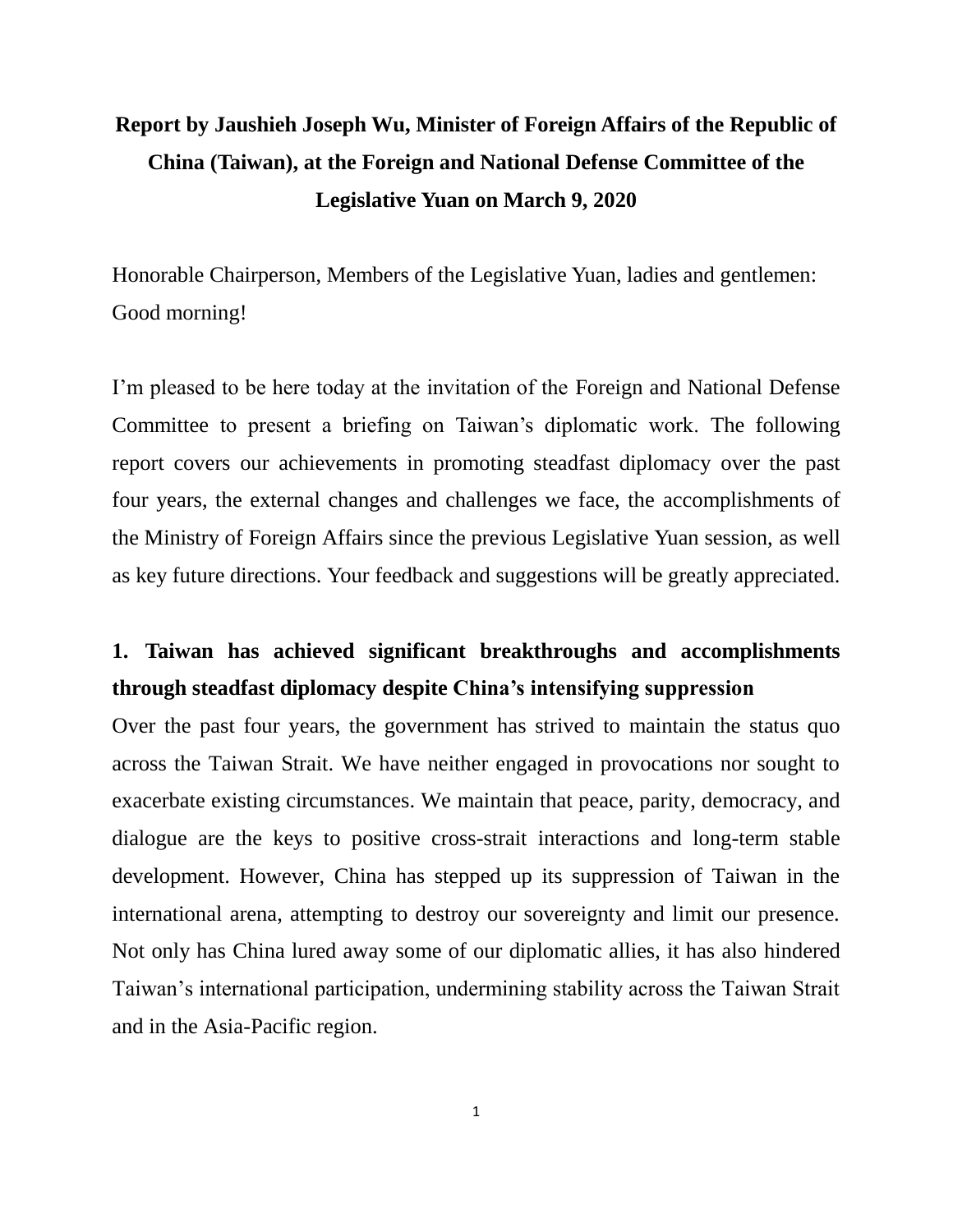In the face of these challenges, our Ministry has promoted steadfast diplomacy in line with the principle of mutual assistance for mutual benefit. In addition to consolidating relations with Taiwan's diplomatic allies, we have bolstered substantive ties with like-minded nations, raising the level of interaction and expanding the scope of cooperation. We have deepened exchanges on such global issues as democratic governance, women's empowerment, religious freedom, public health, climate change, and combating disinformation, enabling Taiwan to contribute to the international community. Strategically, Taiwan will focus on working with like-minded partners, including the United States, Japan, and countries in Europe, to build a values-based alliance and increase our influence in the Indo-Pacific region through the Global Cooperation and Training Framework (GCTF).

In terms of regional strategy, our New Southbound Policy has achieved initial success, as reflected in the significant growth in economic, trade, cultural, educational, and tourism exchanges with partner countries. We have aligned this policy with the US Indo-Pacific Strategy, effectively elevating Taiwan's international strategic status. And despite relentless interference from China, our efforts to participate in the World Health Assembly (WHA), United Nations, International Civil Aviation Organization (ICAO), and the UN Framework Convention on Climate Change (UNFCCC) have gained stronger support from the global community.

### **2. Taiwan is facing external changes and challenges in its diplomatic work**

The international political and economic landscape has experienced drastic changes and uncertainty exists regarding peace and stability in the Indo-Pacific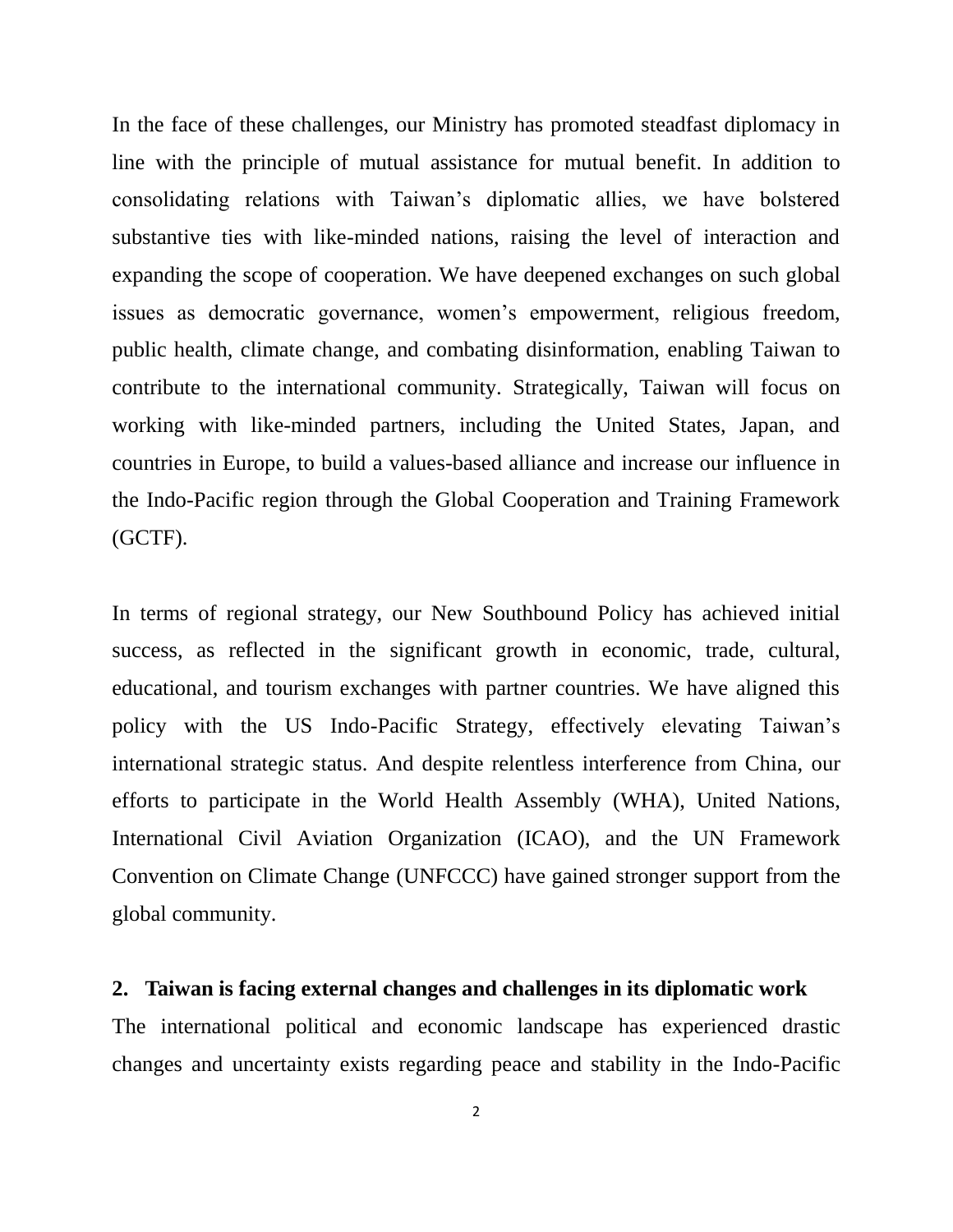region. Our Ministry is closely monitoring key trends and formulating appropriate responses accordingly. Key developments are as follows:

#### **2.1. China's continuous suppression of Taiwan in the international arena**

After PRC leader Xi Jinping announced his five-point proposal concerning Taiwan, the Beijing authorities have sought to impose the "one country, two systems" model on Taiwan in an attempt to destroy our democracy. Beijing has stepped up its rhetorical assault and military intimidation against Taiwan, luring away our diplomatic allies, dispatching military aircraft and vessels to conduct military exercises that clearly target Taiwan in areas around the Taiwan Strait, repeatedly declaring publicly that the PRC will not rule out the use of force, as well as interfering in our relations with other countries and our participation in the World Health Organization (WHO), ICAO, and other international bodies. China was also critical of and tried to interfere with governments of countries conveying congratulations to President Tsai Ingwen on her reelection this January and those planning to send official representatives to attend her inauguration ceremony.

The PRC has relentlessly attempted to limit Taiwan's international presence, ignored the existence of the Republic of China (Taiwan), and disregarded the fact that the majority of Taiwan's people will never accept the "one country, two systems" framework. Obstinately and unilaterally, China has undermined the status quo of stability in the Taiwan Strait and seriously impacted peace and stability in the Indo-Pacific region, causing great concern and unease in the international community.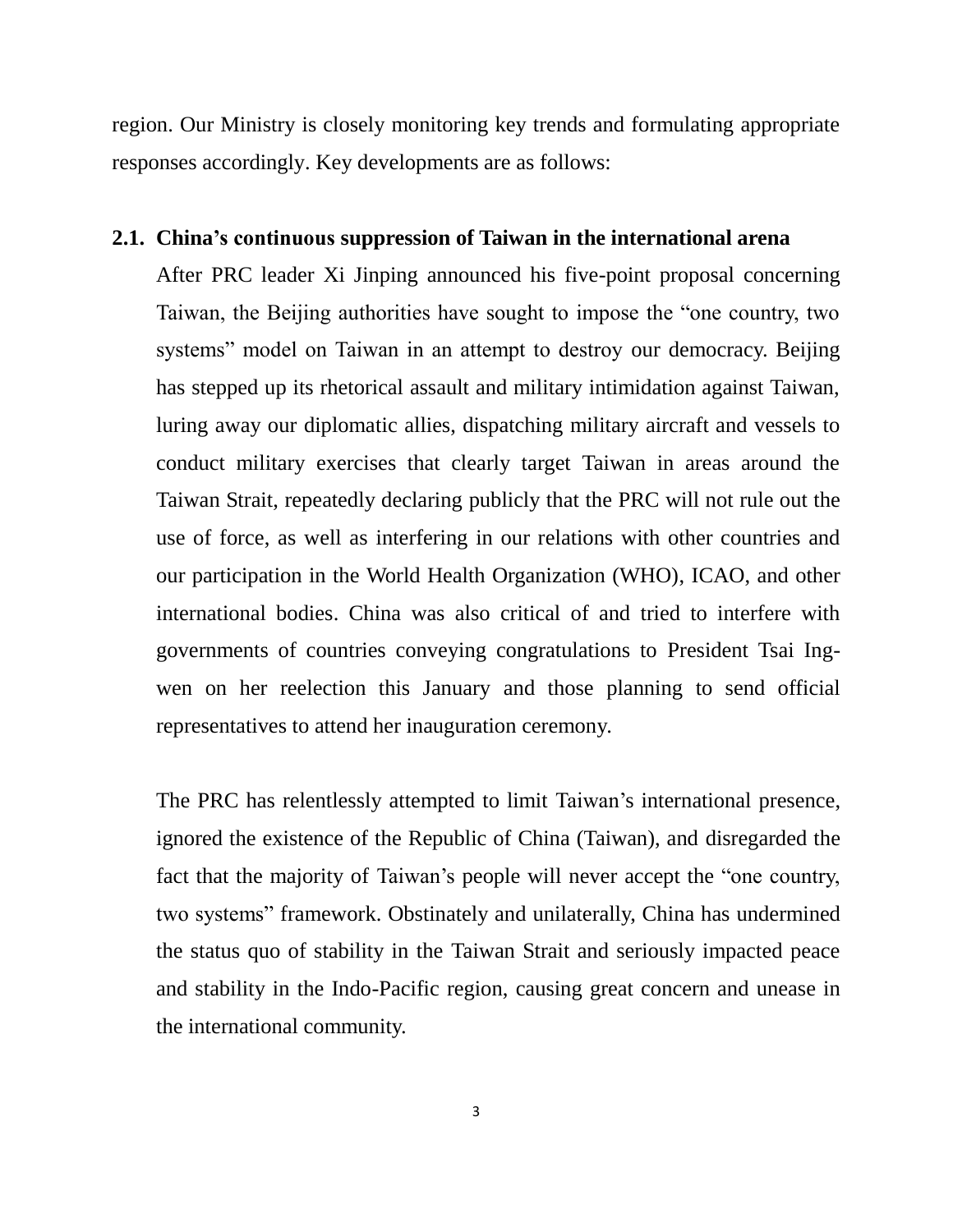#### **2.2. Impacts of the COVID-19 pandemic on Taiwan**

Coronavirus disease 2019 (COVID-19) is wreaking havoc worldwide. On the frontlines of epidemic prevention, Taiwan has considerable expertise and effectiveness. We wish to contribute to the international community and are cooperating with the United States and other like-minded nations on disease control. However, due to political factors, UN agencies, such as WHO and ICAO, have incorrectly listed Taiwan under China (PRC) when introducing control measures against COVID-19. Their exclusion of Taiwan from the global disease prevention system shows a complete disregard for our citizen's right to health and has impacted the travel rights of Taiwan nationals as well as the aviation rights of Taiwan airlines.

# **2.3. International economic and trade landscape fraught with uncertainty and challenges**

The United States and China (PRC) signed a phase-one trade agreement in mid-January, but have yet to resolve disputes in the areas of finance and technology. This factor, as well as the United Kingdom's withdrawal from the European Union and developments in regional economic integration involving the Comprehensive and Progressive Agreement for Trans-Pacific Partnership (CPTPP) and the Regional Comprehensive Economic Partnership (RCEP) —are expected to have an impact on Taiwan's economy. The spread of COVID-19 has dealt a severe blow to the service, manufacturing, and transportation industries in a number of Asian countries. It has also been detrimental to global economic growth.

## **2.4. Uncertainty in regional security**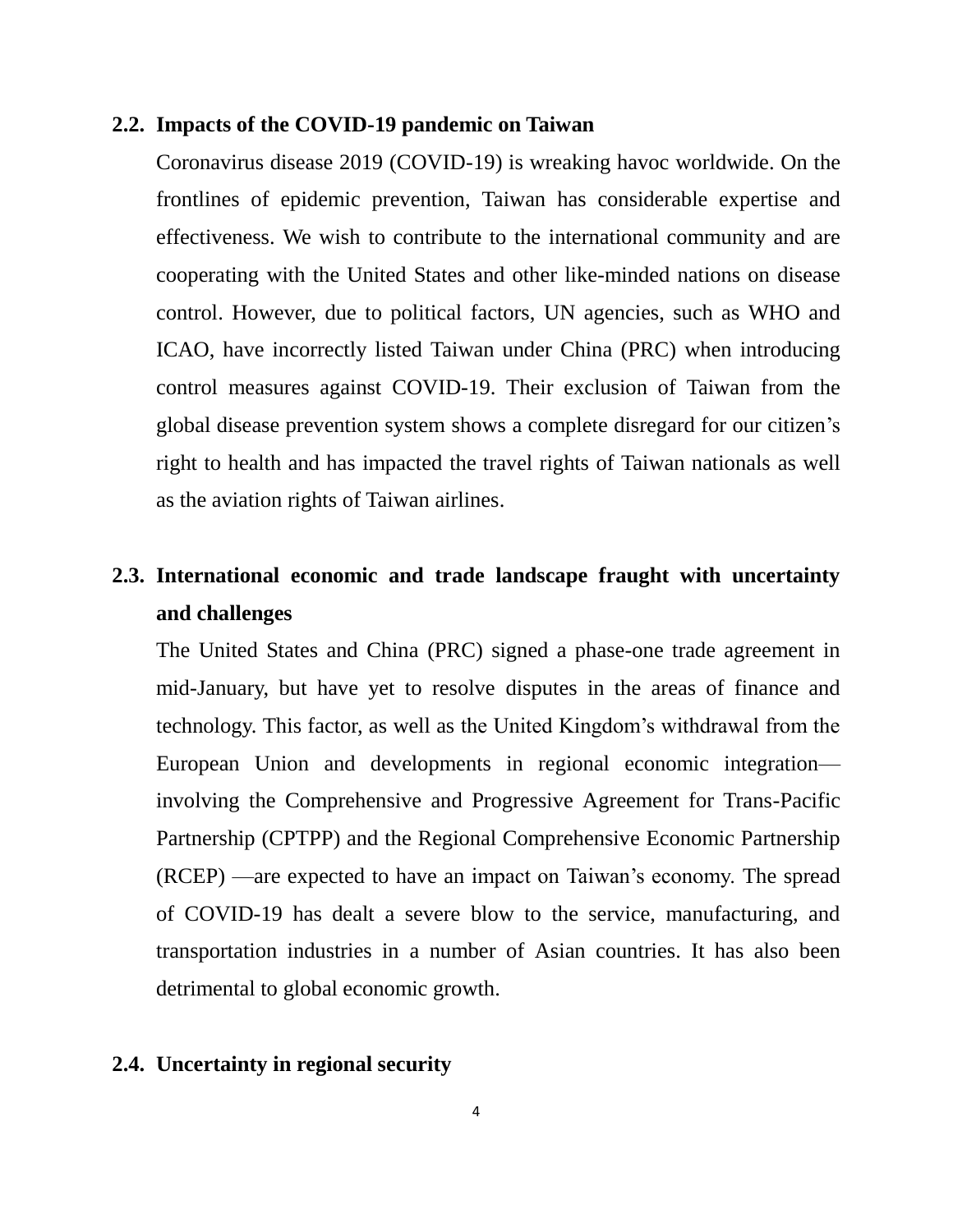The COVID-19 outbreak has recently become a pandemic, spreading to every continent, and more than 80 countries have reported confirmed cases. The situation is especially serious in Central and East Asia, the Middle East, and Europe. The Hong Kong protests against an amendment to the Fugitive Offenders Ordinance and Mutual Legal Assistance in Criminal Matters Legislation, the North Korea situation, and the US-Iran conflict seem to have abated. However, there have been isolated conflicts in the Middle East and the South China Sea, and in early March, North Korea fired test missiles for the first time this year. Overall, the regional security environment is fraught with uncertainty and related developments must be monitored closely.

# **3. Key steadfast diplomacy outcomes since the previous Legislative Yuan session**

### **3.1. Cordial and frequent high-level mutual visits with diplomatic allies**

Last October, the heads or deputy heads of state of diplomatic allies including Prime Minister Allen Chastanet of Saint Lucia and Vice President Hugo Adalberto Velázquez Moreno of Paraguay—visited Taiwan to attend our National Day celebrations, highlighting our solid bonds with these nations. Immediately after our presidential election in January, the heads of state and government leaders of many diplomatic allies congratulated President Tsai on her reelection and on the smooth election process via letters, phone calls, and public posts on social media. Among them were King Mswati III of Eswatini, President Tommy Remengesau Jr. of Palau, and Prime Minister Kausea Natano of Tuvalu.

Vice President Chen Chien-jen led a delegation to the Holy See to attend the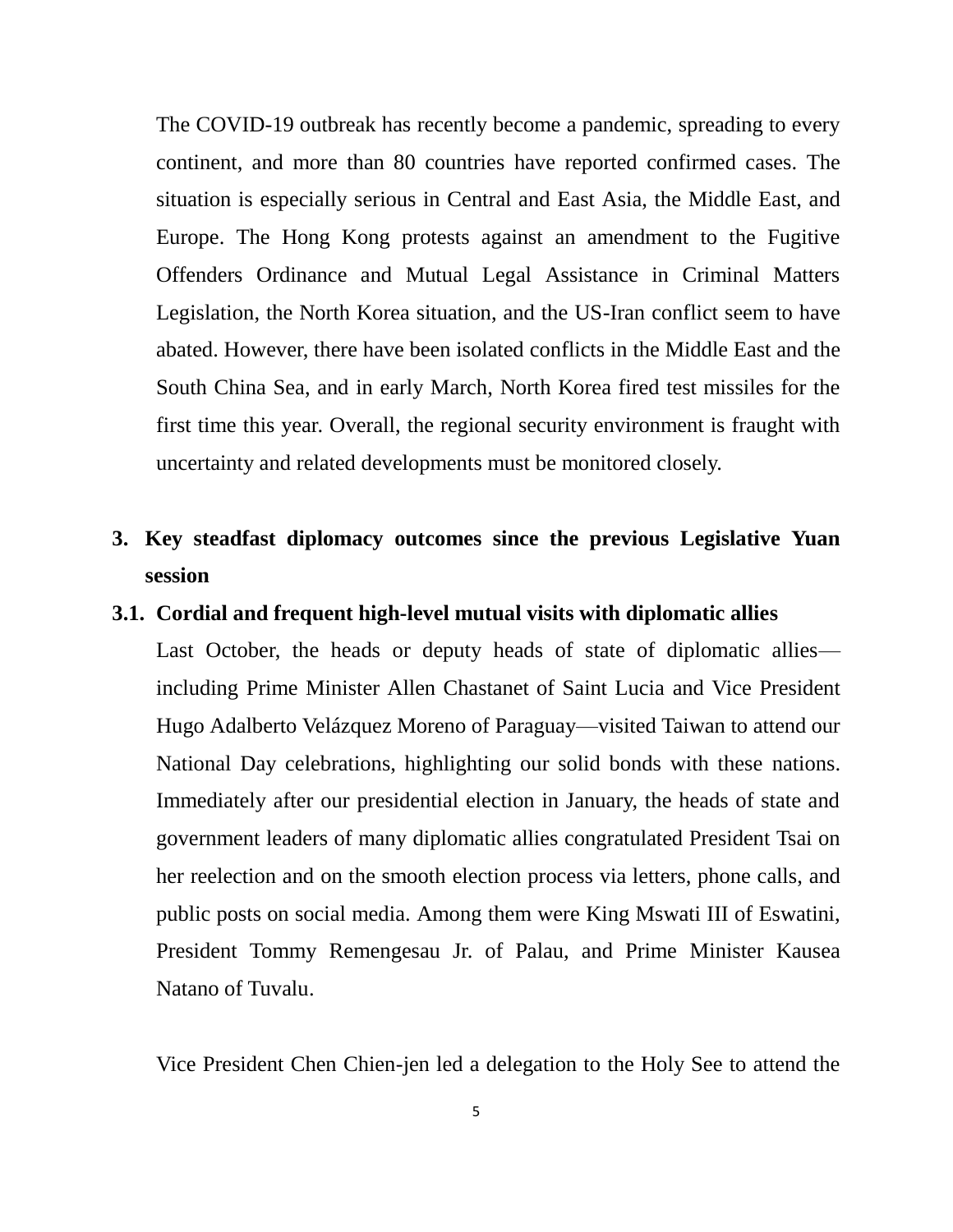canonization of British Cardinal John Henry Newman and four others last October. Then, in December, Vice President Chen traveled to Palau to celebrate the 20th anniversary of the establishment of diplomatic ties between our countries. During his visit, he met with President Remengesau.

Also in October, I led a delegation to Paraguay, where I met with President Mario Abdo Benítez. This January, I served as the President's envoy to the inauguration of President Alejandro Eduardo Giammattei Falla of Guatemala. On the trip, I also visited Honduras and met with President Juan Orlando Hernández.

Heads of state and political leaders from diplomatic allies have also visited Taiwan. Among them were President Lionel Aingimea of Nauru, then President Hilda C. Heine of the Marshall Islands, President Giammattei of Guatemala, Foreign Minister Simon Robert Kofe of Tuvalu, and Foreign Minister Denis Ronaldo Moncada Colindres of Nicaragua. Last November, when Pope Francis was flying through the Taipei Flight Information Region on his way from Thailand to Japan, he sent special greetings and blessings to President Tsai and the people of Taiwan.

### **3.2. Steady advances in Taiwan-US relations**

Taiwan-US relations are stable and robust, and continue to advance steadily. In addition to enhancing mutual trust, we have strengthened our partnership through relevant channels, with cooperation expanding to a broader range of domains.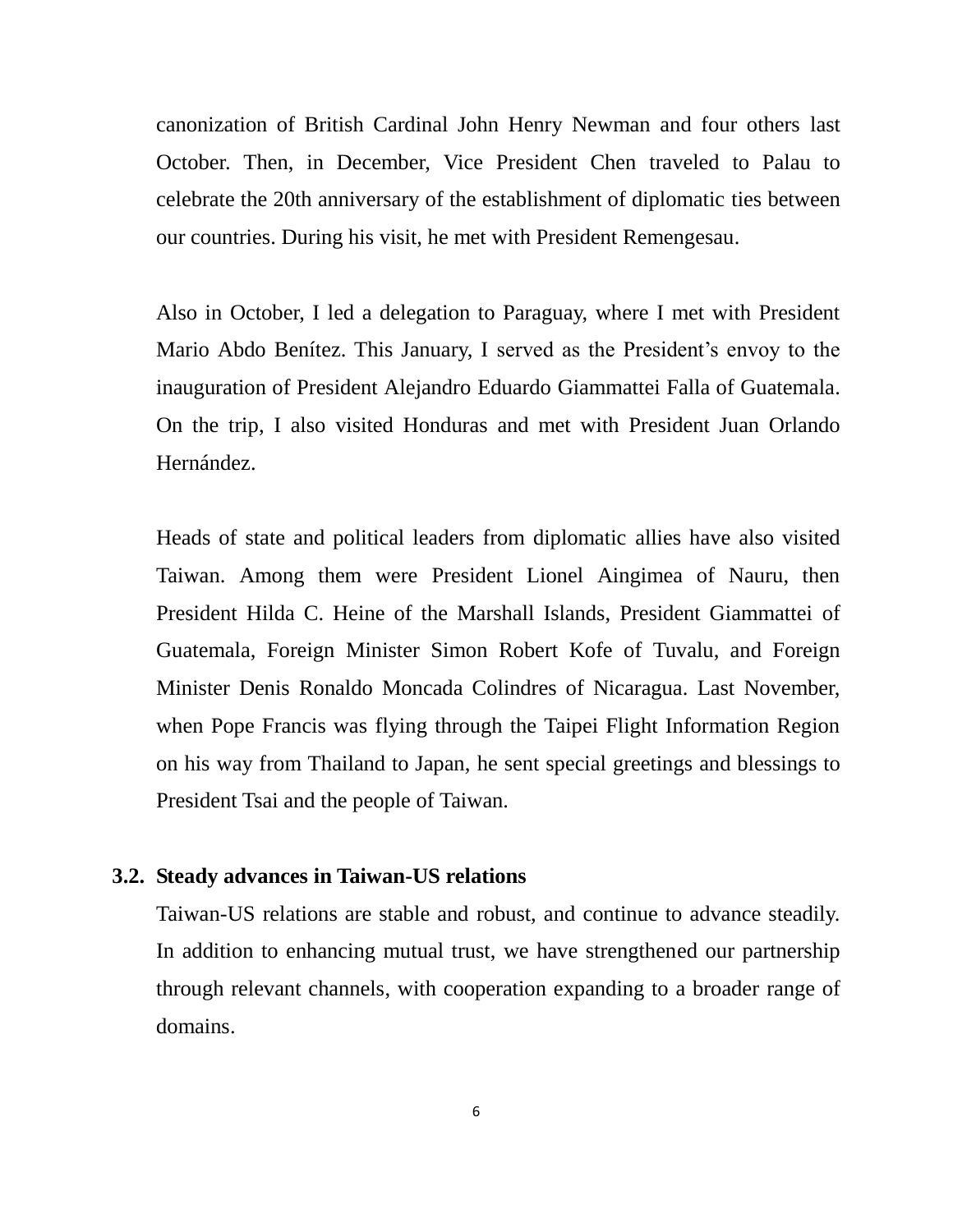High-ranking US officials have spoken up in support of Taiwan on numerous occasions. Vice President Mike Pence recognized Taiwan's democratic accomplishments during a lecture at the Woodrow Wilson International Center for Scholars last October, and Secretary of State Mike Pompeo sent a message of congratulations to President Tsai soon after her reelection.

The Trump administration has announced five arms sales to Taiwan totaling US\$12 billion. On December 20, 2019, President Donald Trump signed the National Defense Authorization Act for Fiscal Year 2020 into law. The Act expresses support for Taiwan to strengthen its self-defense capabilities and calls for enhanced military exchanges, again underscoring US commitment to Taiwan's security.

The United States has, on numerous occasions, recognized Taiwan's contributions to the Indo-Pacific region and its role in the US Indo-Pacific strategy, which is closely aligned with our New Southbound Policy. This again highlights the values-based partnership between Taiwan and the United States.

Both the US Senate and House of Representatives have shown support for Taiwan. Roughly 80 Congress Members, including Speaker of the House of Representatives Nancy Pelosi (D-CA) and President Pro Tempore of the Senate Charles Grassley (R-IA), sent messages of congratulations to Taiwan after our general election. Both the Senate and House of Representatives passed the Taiwan Allies International Protection and Enhancement Initiative (TAIPEI) Act of 2019. This January, Senator Cory Gardner (R-CO), Chairman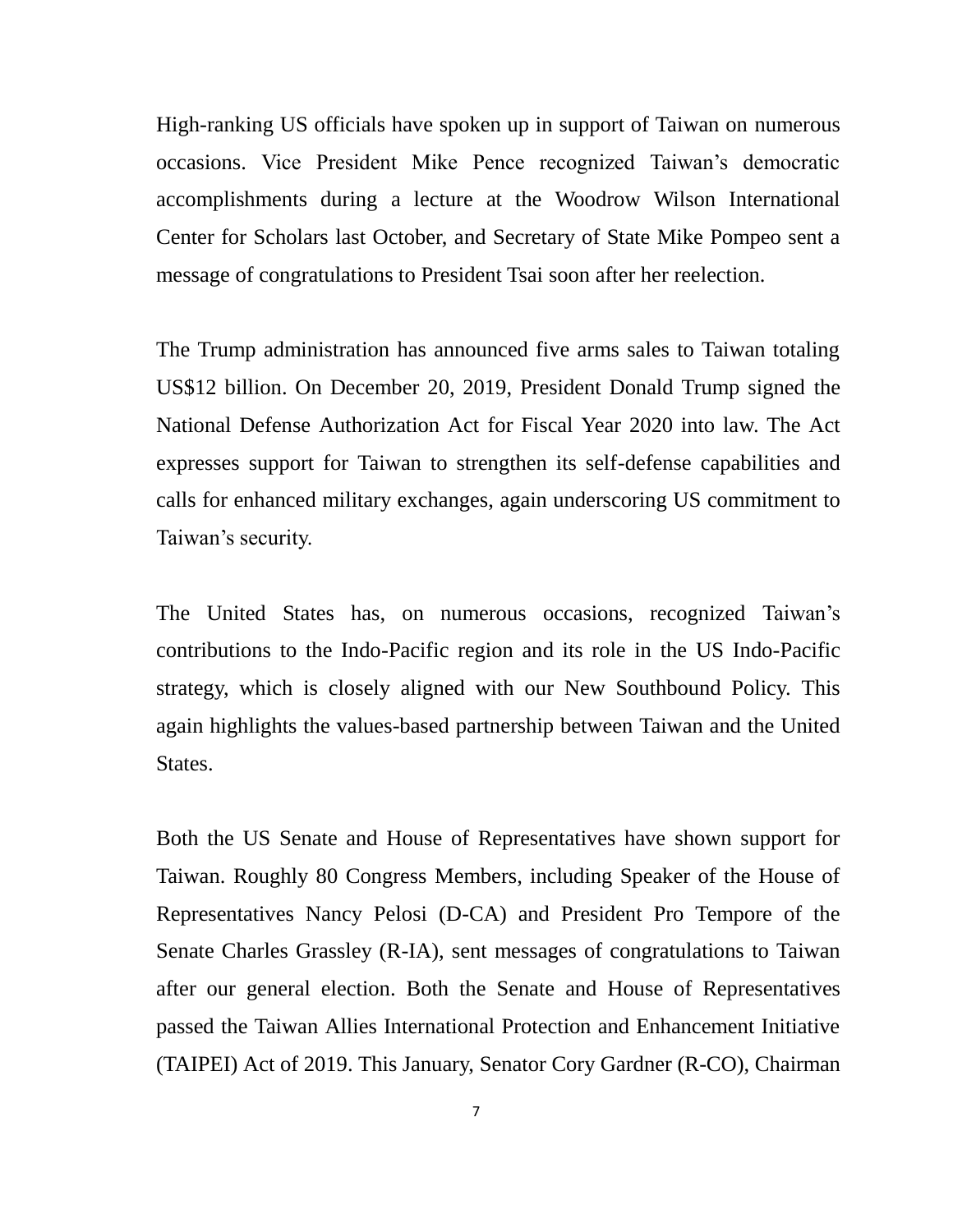of the Foreign Relations Subcommittee on East Asia, the Pacific, and International Cybersecurity Policy, and some of his colleagues sent a letter to WHO Director-General Tedros Adhanom Ghebreyesus, urging WHO to grant Taiwan observer status and assist Taiwan in dealing with the COVID-19 outbreak. Representative Eliot Engel (D-NY), Chairman of the Foreign Affairs Committee, and Senator Ted Cruz (R-TX) also wrote letters to ICAO calling for Taiwan's participation.

Last year, Taiwan and the United States jointly held seven workshops under the GCTF, focusing on women's empowerment, public health, energy security, and media literacy. Diplomatic allies participated in the workshops, some of which were cosponsored by Japan, Sweden, and Australia. These developments are gradually transforming the GCTF into a multilateral mechanism.

Last October, Taiwan and the United States hosted the first Pacific Islands Dialogue in Taiwan to explore ways to strengthen cooperation in the Pacific.

#### **3.3. Taiwan-Japan relations are maintaining a healthy momentum**

Taiwan-Japan relations are advancing steadily. Over the past year, Japan has shown greater support for Taiwan in the international arena, an indication that bilateral interactions are beginning to cover multilateral issues. Prime Minister Shinzo Abe reiterated his support for Taiwan's participation in WHO in response to a parliamentary interpellation.

Bilateral cooperation has become more comprehensive. The 44th Taiwan-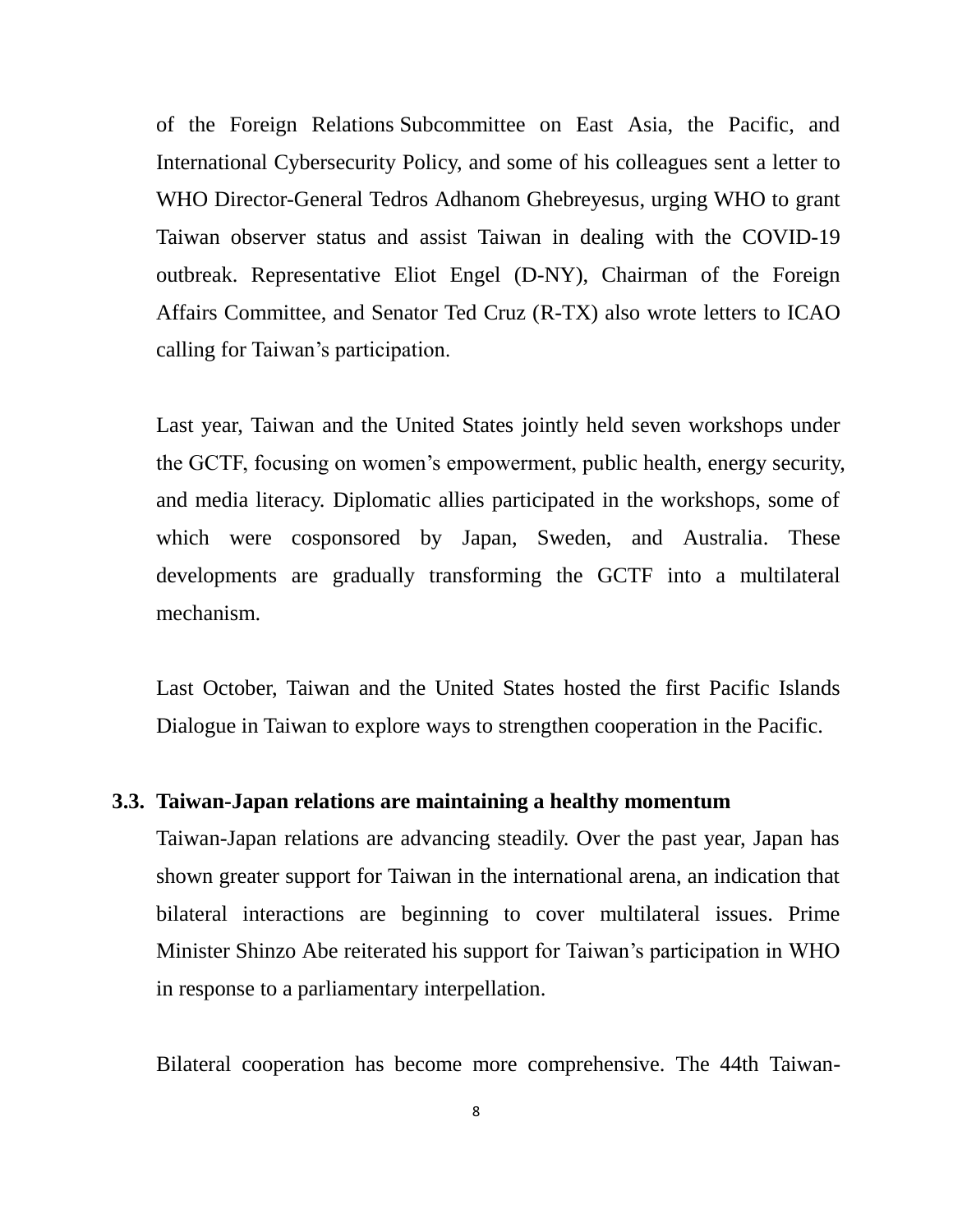Japan Economic and Trade Meeting held in Tokyo last October concluded with the signing of four agreements. The third Taiwan-Japan Committee on Cooperation in Third Country Markets and the fourth Taiwan-Japan Maritime Affairs Cooperation Dialogue Forum were also a success last year. These developments further institutionalized negotiation mechanisms between our countries.

Parliamentary exchanges at both the central and local levels have increased significantly. Last October, more than 20 members of Japan's National Diet attended the National Day parade in Taiwan, representing the largest delegation from a foreign nation. Local government and people-to-people exchanges have also increased in momentum, as evidenced by the sisterhood and friendly alliances that cities and counties in Taiwan have established with 131 counterparts in Japan. Bilateral visits between our peoples reached a record high last year, topping the seven-million mark for the first time.

# **3.4. Taiwan-EU cooperation has been enhanced through values-based diplomacy**

Taiwan-EU relations have maintained a healthy momentum, with both sides continuing to deepen exchanges and cooperation based on shared core beliefs and the values of democracy, freedom, and human rights. Taiwan has become a values-based partner in Asia for Europe.

Taiwan and the EU have diverse and healthy institutionalized consultation mechanisms in place. Last year, the two sides held the Human Rights Consultations, the Labor Consultation, and the Dialogue on Digital Economy,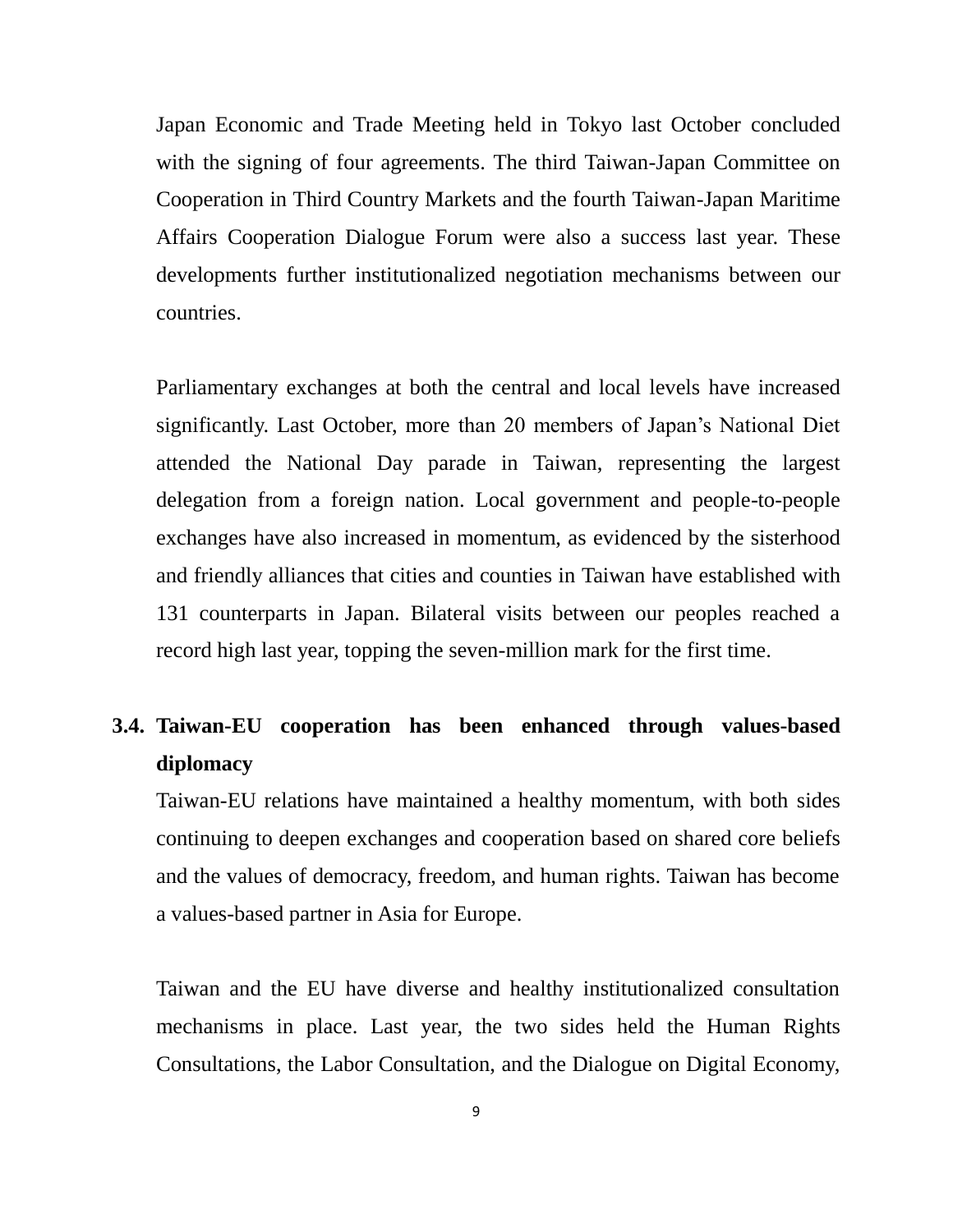deepening and enhancing bilateral cooperation.

On December 4, 2019, the European Parliament's Committee on Foreign Affairs adopted a resolution expressing concern that autocratic regimes, by means of disinformation campaigns, cyberattacks, and other tactics, were posing a threat to Asian democracies and regional stability. The resolution also reiterated EU support for Taiwan's meaningful participation in international organizations. It was followed by the passage of additional resolutions during a plenary EP session in Strasbourg on January 15 this year, emphasizing the importance the EU attaches to regional security and democracy. That the resolutions were passed after Taiwan's general election is of great significance. The European Commission and more than 150 parliamentarians from 26 European nations publicly congratulated Taiwan following our general election in January, demonstrating their support for Taiwan.

Last October, Taiwan friendship groups from the EP and the German, French, and UK parliaments established the Formosa Club to consolidate support for Taiwan's bids for international participation. When WHO erroneously listed Taiwan under China this February, the Formosa Club promptly wrote a letter to the WHO Director-General expressing concern and demanding a correction. Friendly members of the EP and parliaments of nearly a dozen European countries, including Italy, Latvia, and the Czech Republic, spoke up on our behalf. This indicates growing support for Taiwan's international participation among like-minded European partners.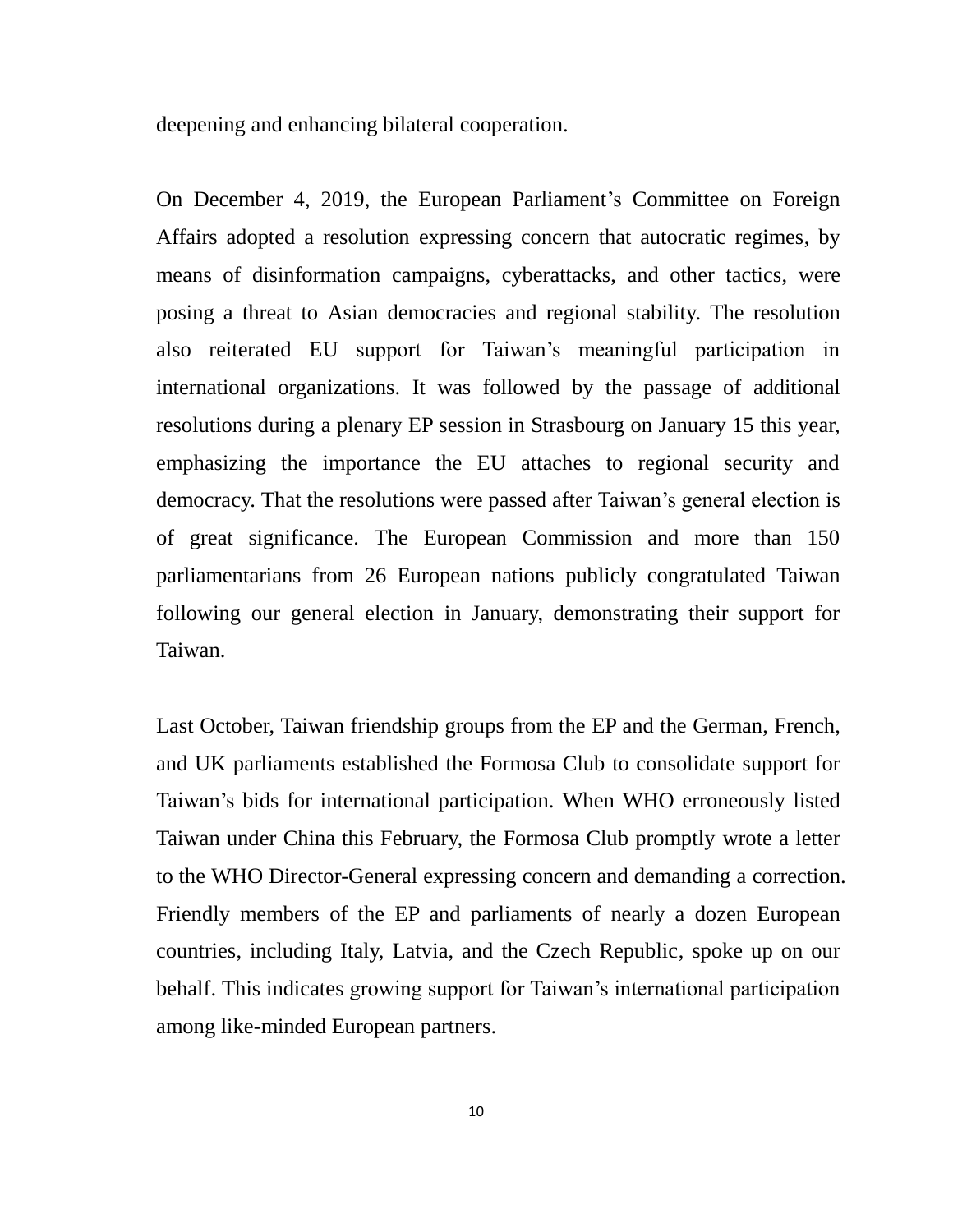We have also engaged in exchanges and cooperation across various domains with a number of European countries. Last December, we signed an MOU for a working holiday program with the Netherlands, making it the 12th country in Europe and the 17th worldwide to reach such an agreement with Taiwan. We also signed a reciprocal driver's license agreement with Germany, which took effect on December 31, 2019. This February, the Czech Republic ratified an agreement signed with Taiwan on avoidance of double taxation and prevention of tax evasion, which will take effect in 2021. This is the 16th accord of its kind that we have concluded with a European nation.

### **3.5. The New Southbound Policy is achieving substantial success**

We have steadily deepened diverse exchanges with New Southbound Policy partner countries and achieved substantial success.

Last year saw steady growth in trade and investment between Taiwan and New Southbound Policy partner countries. Trade volume reached US\$111.9 billion, while 645 cases of inward investment by these nations totaling US\$1.096 billion were approved. Industrial collaboration forums were held in six partner countries, which led to the signing of 40 letters of intent and numerous agreements on cooperation in such industries as smart cities, green technology, and food biotechnology.

With regard to personnel exchanges, the Ministry of Foreign Affairs has rolled out visa facilitation measures in phases under the New Southbound Policy, attracting more tourists from partner countries. Last year, citizens from these countries made more than 2.77 million visits to Taiwan, up 6.8 percent from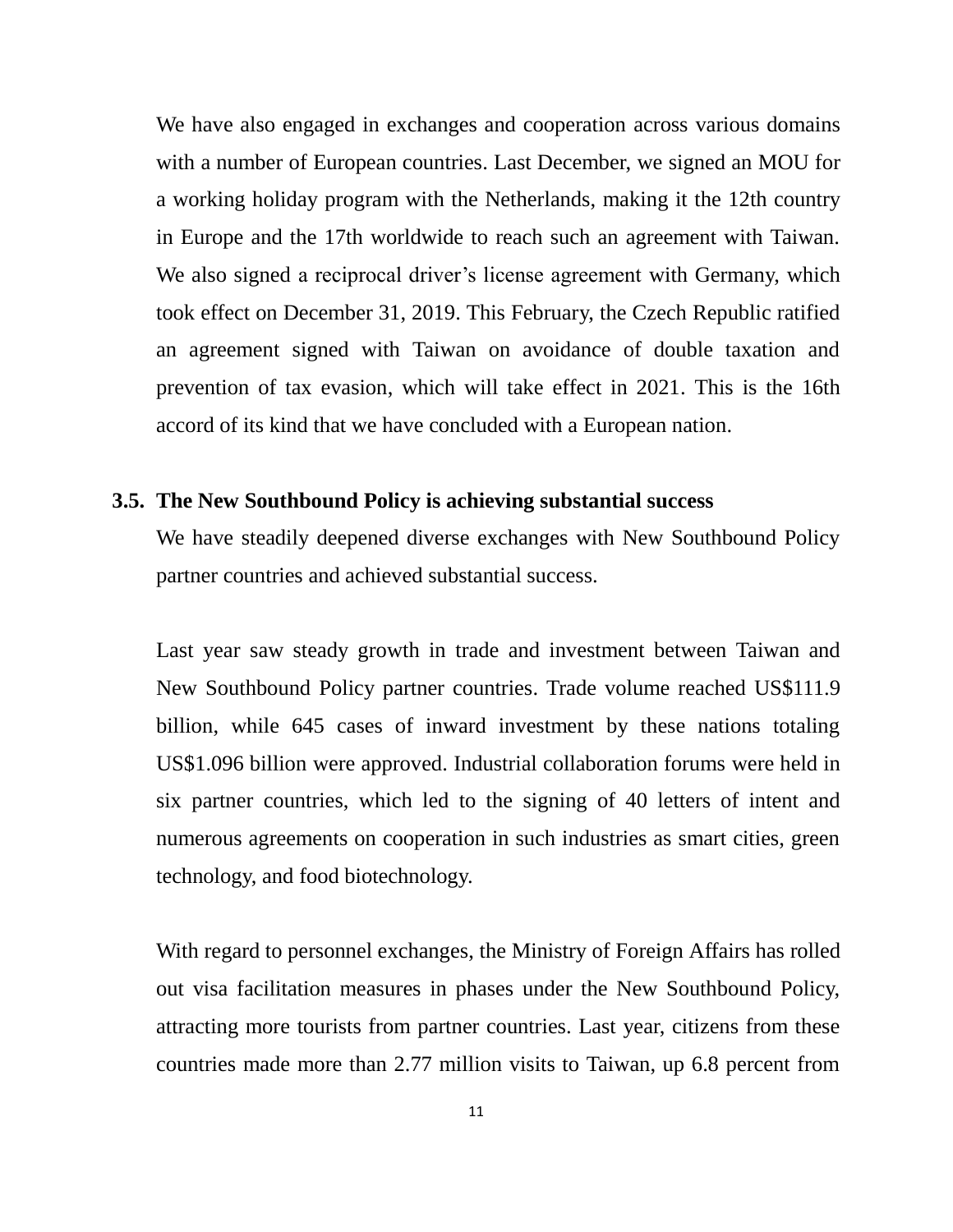the previous year. We have also forged ahead with talent exchange and incubation programs. These include the Young Agricultural Ambassadors New Southbound Policy Exchange Program and the Taiwan Fellowships and Scholarships Program.

In resource sharing, our Ministry remains committed to the One Country, One Center initiative, under which Taiwanese medical centers engaged in health care cooperation and development in eight partner countries last year, including India, Indonesia, and Myanmar. As for regional connectivity, Taiwan signed numerous agreements with New Southbound Policy partners, among them an investment protection pact with Vietnam and an MOU on food safety information exchange with Australia.

The third annual Yushan Forum, themed "Deepening Progressive Partnerships in Asia," was held in Taipei last October. Former Canadian Prime Minister Stephen Harper, US Deputy Assistant Secretary for Australia, New Zealand, and the Pacific Islands Sandra Oudkirk, and former White House Press Secretary Sarah Sanders delivered keynote speeches at the event. More than 1,000 opinion leaders, scholars, experts, ambassadors, and representatives from 31 countries attended, gaining a better understanding of Taiwan's commitment to implementing the New Southbound Policy.

## **3.6. Increasing momentum for greater international participation**

Owing to China's interference, Taiwan has been unable to participate in the UN system. However, the international community widely recognizes that Taiwan can help. An ever increasing number of nations, including their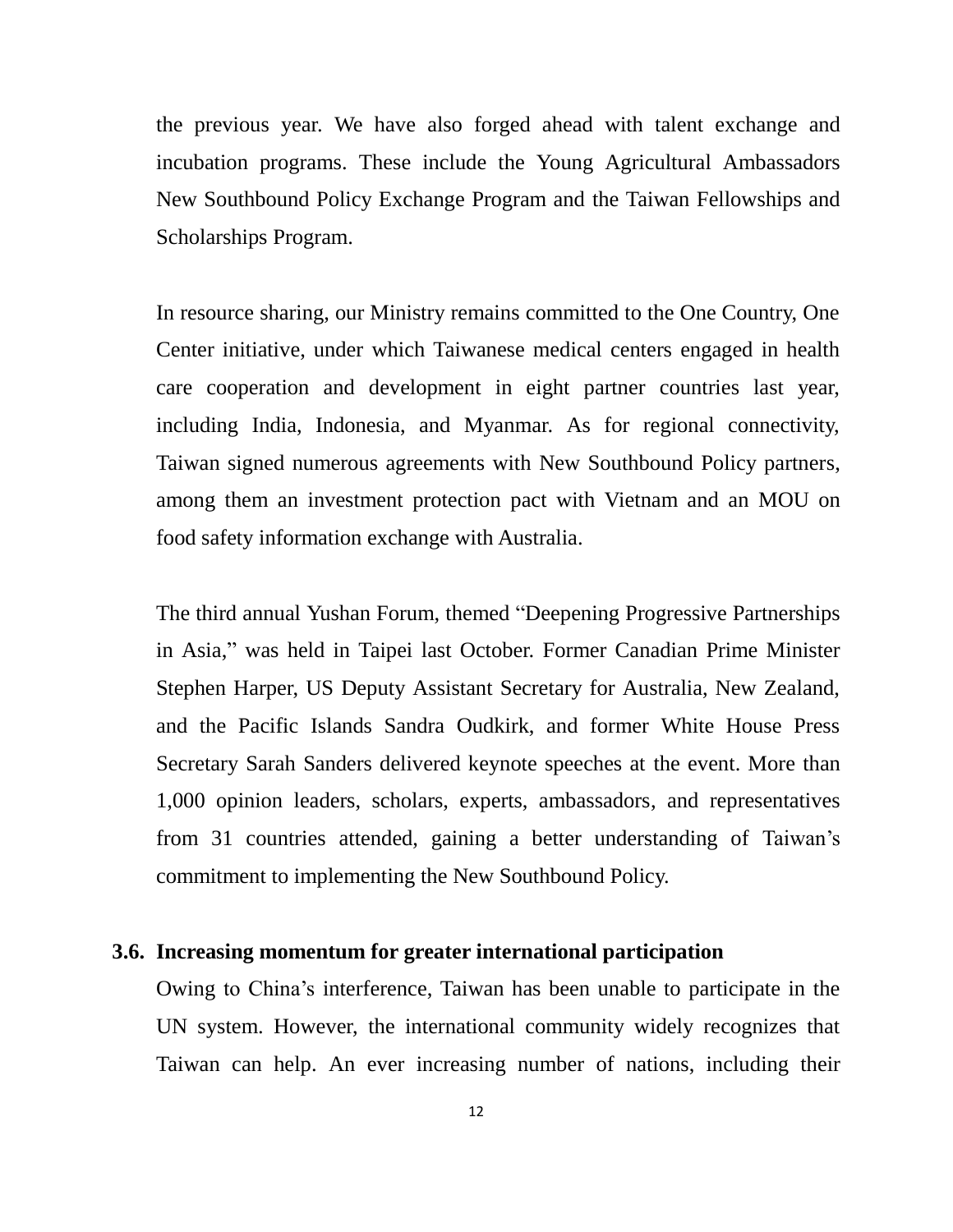executive and legislative branches of government, media, and citizens, are speaking up for Taiwan, underscoring the fact that our appeal for international participation is both appropriate and legitimate.

At a meeting to discuss COVID-19 during the 146th session of the WHO Executive Board this year, eight diplomatic allies voiced their support for Taiwan, while such like-minded nations as the United States, Japan, Germany (on behalf of the EU), and Australia strongly endorsed our participation. High-ranking officials worldwide, including US Secretary of Health and Human Services Alex Azar II, Canadian Prime Minister Justin Trudeau, and officials at the European External Action Service, as well as parliamentarians from nearly 20 friendly nations also backed Taiwan.

Moreover, we have achieved considerable success with our participation in the Asia Pacific Economic Cooperation (APEC) forum. Last year, Taiwan attended 117 APEC meetings and activities, hosted or jointly organized with fellow APEC members 32 seminars and events, and received APEC funding for 10 initiatives, ranking Taiwan fifth among members in terms of APECfunded projects. Taiwan's contributions were duly noted in the *Report on the Outcomes of APEC Chile 2019*, which listed 20 key initiatives and projects we had proposed or completed. Taiwan also participated in this year's First Senior Officials' Meeting and will continue to foster high-level bilateral exchanges with other APEC members.

Our Ministry's bid to participate in the International Criminal Police Organization (INTERPOL) garnered wider support last year than ever before.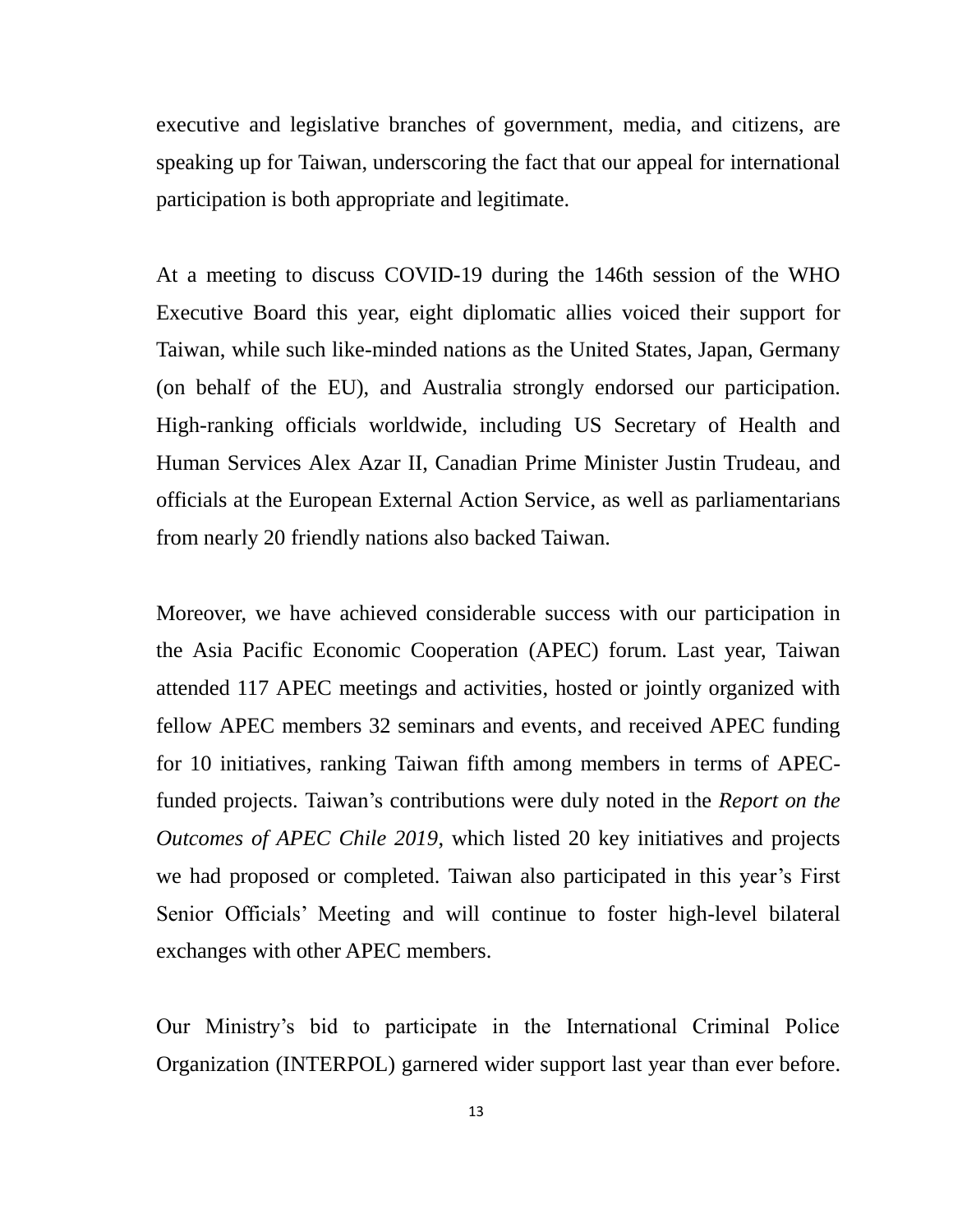Eleven diplomatic allies sent letters to INTERPOL President Kim Jong Yang or spoke up for Taiwan during the General Assembly. High-level police officials from eight allies filmed a video endorsing Taiwan's participation. Like-minded nations extended unprecedented support, including then US Acting Assistant Secretary of State Patrick Murphy. The parliaments of more than 14 countries also conveyed their support in various ways.

During the 25th Conference of the Parties of the UNFCCC held last December, Taiwan's delegation participated in 13 side events and held 42 bilateral meetings. Our Ministry released a short promotional film entitled *Riding the Wind*, recounting Taiwan's efforts and contributions toward reducing carbon emissions. Meanwhile, parliamentarians from 13 diplomatic allies and 12 friendly nations sent letters individually, spoke up, or expressed support in other ways.

## **3.7. Taking proactive steps to make our voice heard internationally**

Our Ministry continues to employ a variety of approaches to speak up and let Taiwan's voice be heard throughout the world. From last October to this February, I gave 21 interviews and met with journalists from 120 foreign media outlets, including the *Washington Post* and other prominent news agencies from a number of countries such as the United States, the United Kingdom, Germany, and Japan. A total of 139 news reports were issued in relation to these interviews. Our presidential election garnered significant foreign media attention. Before the election, I held an international press conference and spoke about Taiwan's democracy. Journalists from more than 50 media outlets attended and over 40 new reports were issued.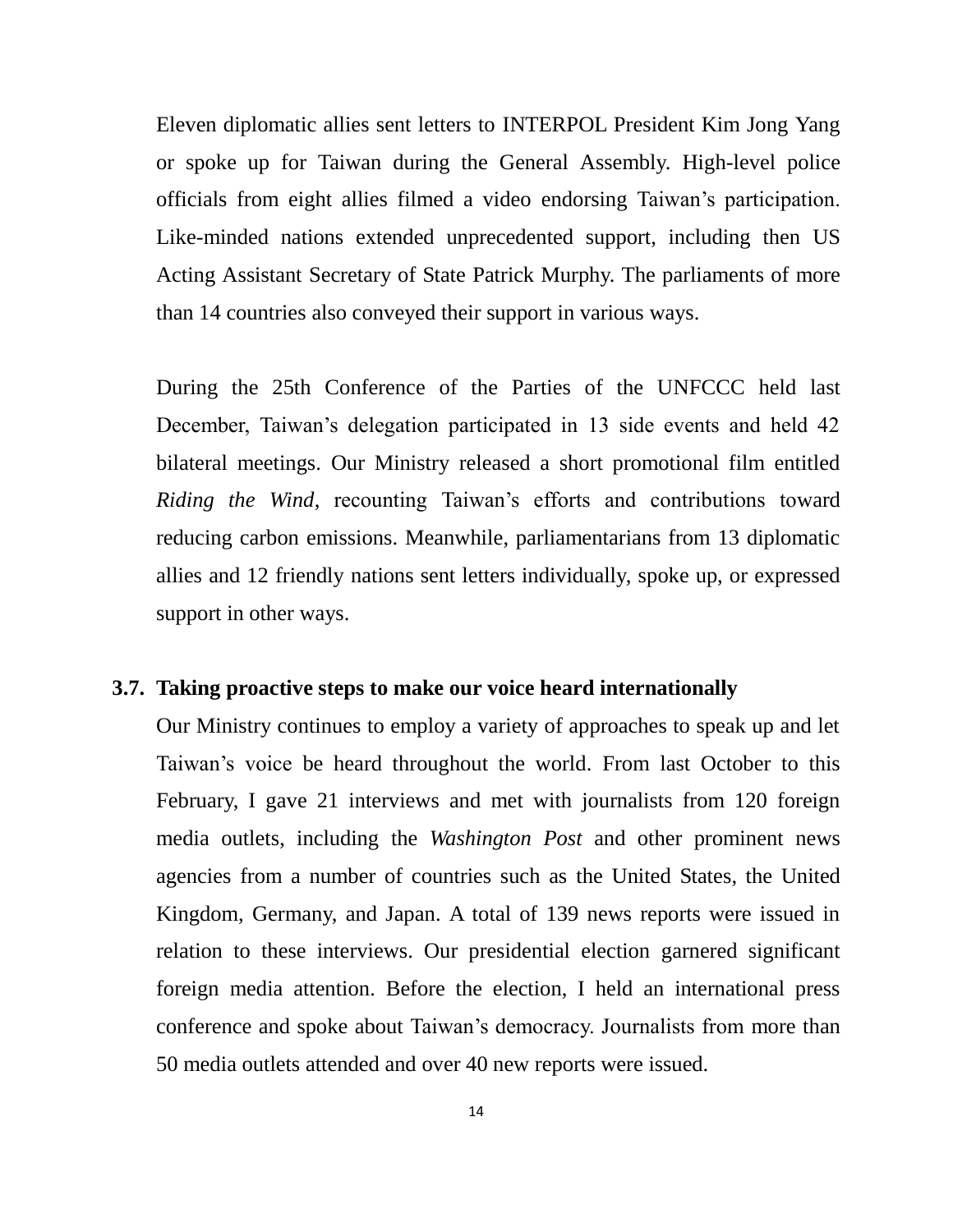In addition, our Ministry's official Facebook page has attracted over 120,000 followers since its launch, and the Facebook pages of our overseas missions have a combined total of nearly 330,000 followers. Our bids to participate in international organizations are promoted via the 93 Facebook accounts and 226 websites of our overseas missions. Meanwhile, through our official Twitter account, we have reached more than 61 million users in the one-plus year since its launch. These have effectively raised Taiwan's international visibility.

## **4. Further advancing steadfast diplomacy**

Today, we face a complex international landscape and formidable challenges. Our Ministry will continue to forge ahead with steadfast diplomacy in the following ways:

## **4.1. Consolidating ties with diplomatic allies**

We are making a concerted effort to consolidate relations with diplomatic allies. Firstly, we are enhancing human and other resources at our embassies and strengthening intelligence gathering. We will also continue to promote mutual visits by high-ranking officials and build on current strong foundations to advance bilateral initiatives. We will work with the United States and other friendly countries to support diplomatic allies and safeguard democracy and the rule of law in the Pacific region. I want to reiterate that Taiwan will not engage in pointless checkbook diplomacy competitions with the PRC.

### **4.2. Deepening relations with like-minded countries and other nations with**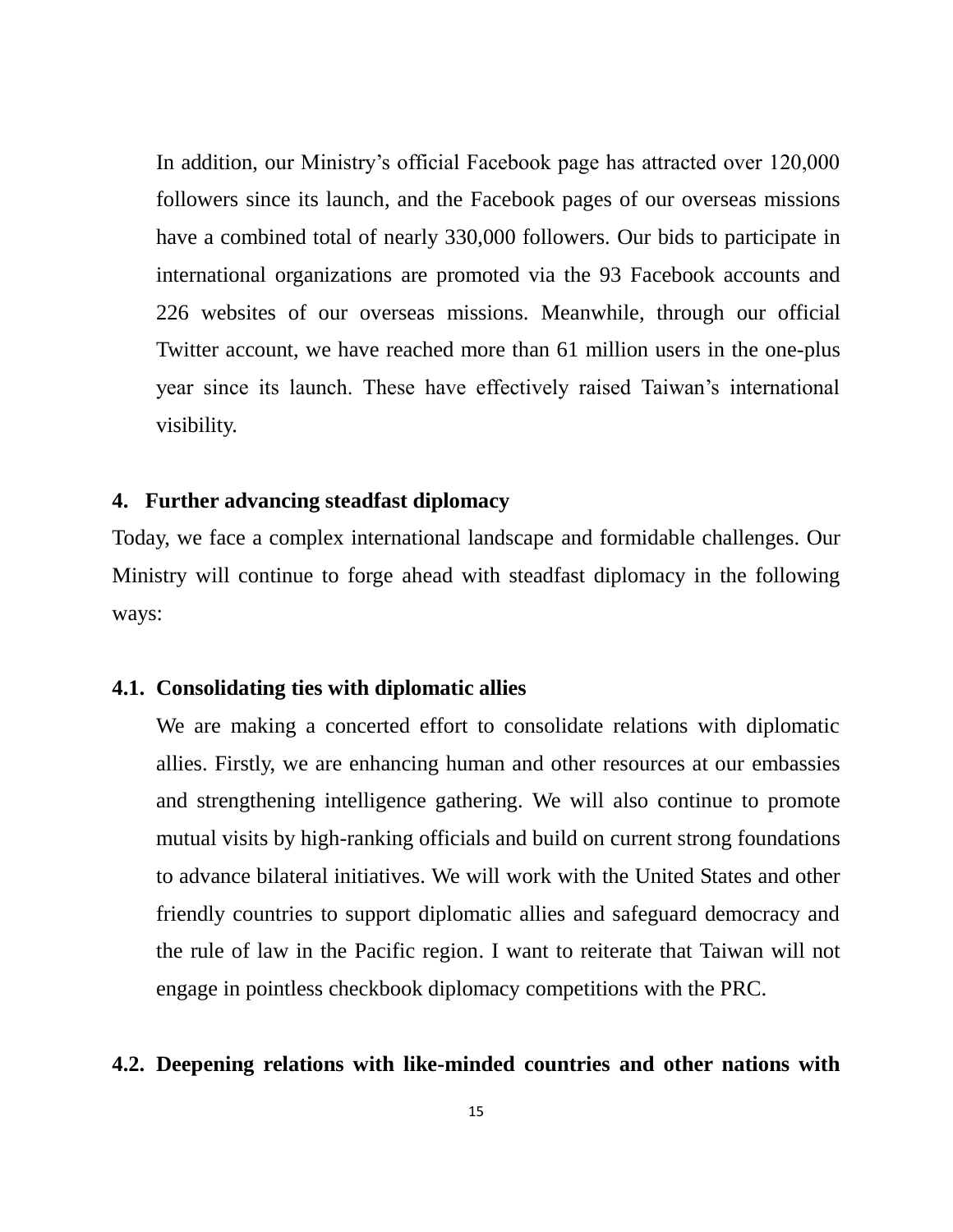#### **which Taiwan does not maintain diplomatic relations**

Making good use of the current international climate, which is favorable to Taiwan, we will align with friendly forces worldwide and continue to bolster substantive ties and expand the scope of cooperation with like-minded nations, such as the United States, Japan, European countries, Canada, Australia, and New Zealand, in an effort to jointly counter traditional and nontraditional challenges and threats and advance regional peace, stability, and prosperity.

#### **4.3. Implementing the New Southbound Policy**

The government will build on existing foundations to further promote the New Southbound Policy and strengthen its alignment with the US Indo-Pacific Strategy. We will focus on four pillars: economic and trade cooperation, human resource exchanges, resource sharing, and regional connectivity. By exercising Taiwan's soft power, creating new mutually beneficial cooperation models, and promoting a "Taiwan helps Asia, and Asia helps Taiwan" spirit, we will seek to contribute to the prosperous development of the Indo-Pacific region.

## **4.4. Increasing international participation and making proactive contributions**

Participating in the UN system and other international organizations is a broad aspiration of our people and the set policy and long-term goal of our government. Based on the principles of professionalism, pragmatism, and making contributions, we will dedicate all available resources and expertise to promoting our bids to join more international organizations. In addition, we will deepen our involvement and safeguard our rights in organizations to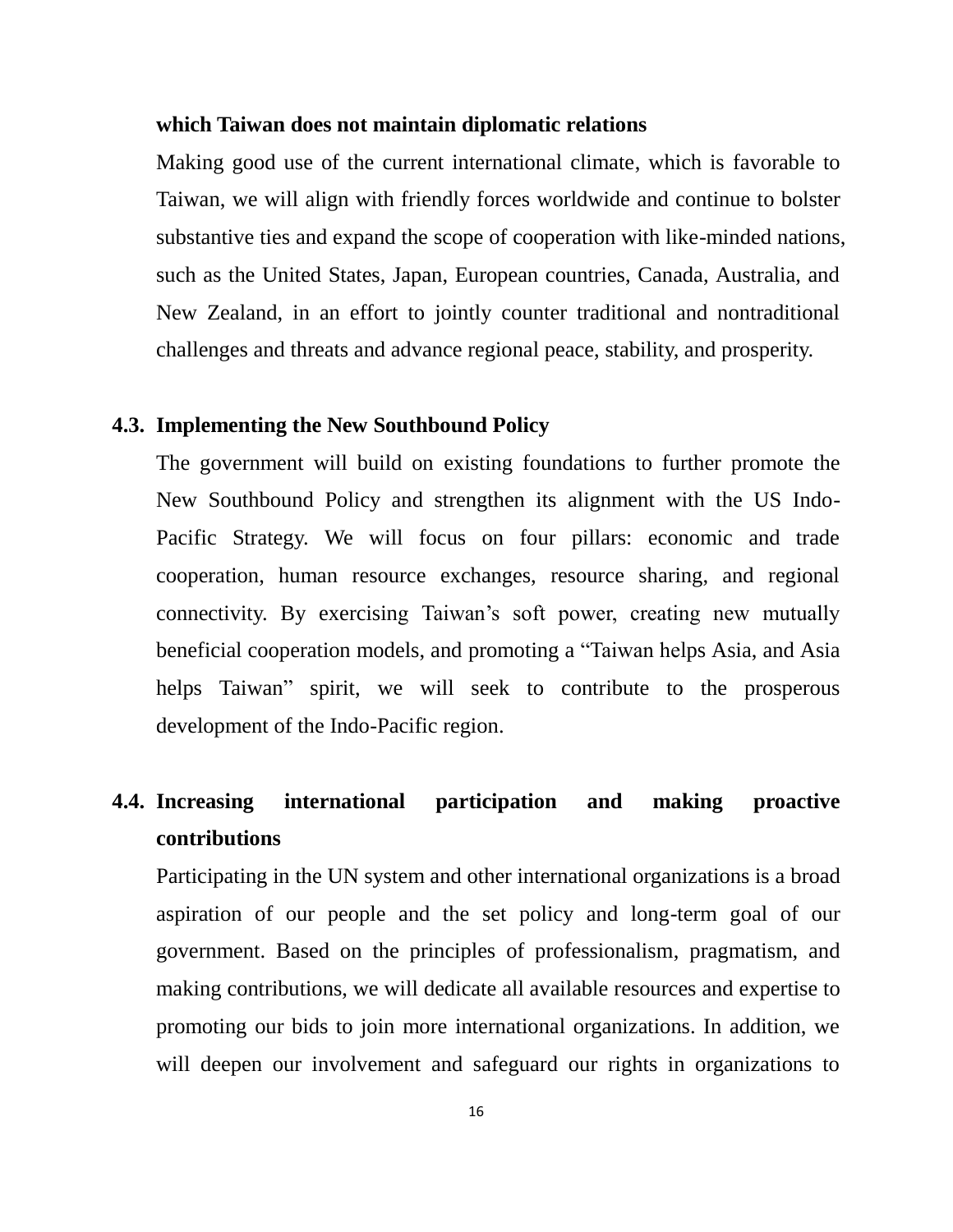which we already belong. In particular, in light of the COVID-19 outbreak, our Ministry will work with other ministries and agencies to take preventative measures to protect the health of our people. We will actively seek to participate in related WHO meetings and mechanisms as well as cooperating with friendly nations to contain the disease, thereby concretely contributing to regional and global disease prevention efforts. Furthermore, given that Taiwan's nongovernmental organizations are well-equipped to play a role in global affairs, our Ministry will continue to work with them in all domains to increase our international presence through public-private coordination.

# **4.5. Endeavoring to join regional economic integration mechanisms and strengthening regional cooperation**

Our government is fully committed to joining regional economic integration mechanisms. Our highest priority is to join the CPTPP. We are currently focusing on integrating internal and external resources to establish a CPTPP track for informal interactions with CPTPP member states and to seek their support through bilateral channels and multilateral talks in order to build momentum for formal consultations.

### **4.6. Making our voice heard internationally**

Our Ministry continues to employ diverse approaches to speak out and share our contributions and achievements with the international community so that the world can gain a better understanding of and extend greater support to Taiwan. In particular, we will make better use of social media platforms, including Facebook, Twitter, Instagram and YouTube, to demonstrate the positive effects of public diplomacy.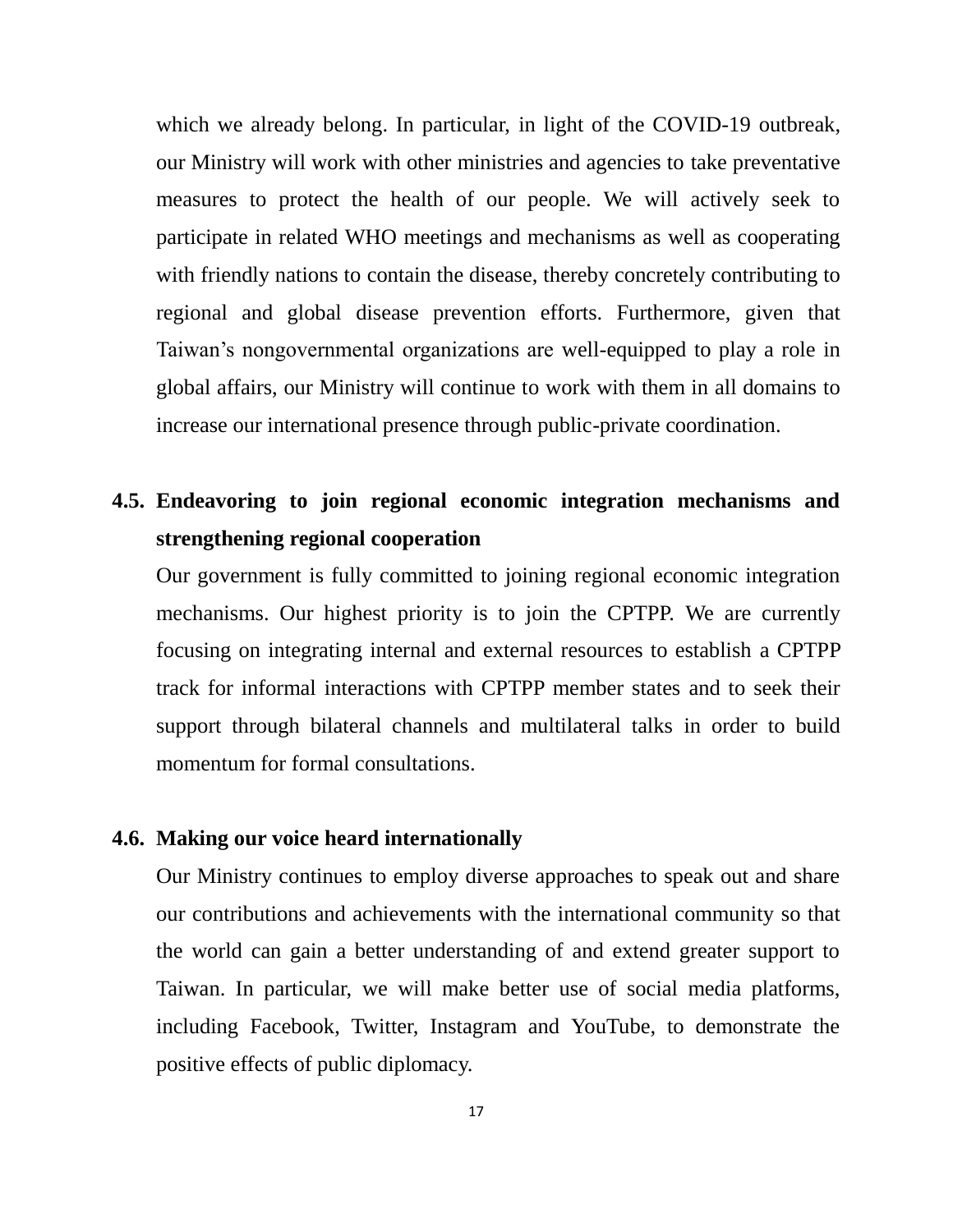### **4.7. Fulfilling international responsibilities**

Taiwan continues to work closely with like-minded nations to counter challenges and threats. We will also further implement the UN Sustainable Development Goals in order to fulfill our international responsibilities and make greater contributions to the global community. Taiwan will staunchly uphold the worldwide consensus on maintaining the status quo of peace and stability across the Taiwan Strait and will safeguard shared values and the rules-based international order.

## **4.8. Optimizing public services and facilitating greater travel convenience**

Our Ministry will continue to improve public services and facilitate greater travel convenience. As of today, ROC nationals are granted visa exemptions, landing visas, or electronic visas by 169 countries and territories, and can enter many of these countries via automated customs clearance systems. Last year, Taiwan was incorporated into Russia's electronic visa program, was one of the first countries to be eligible for Saudi Arabia's electronic tourism visa, and was accorded multiple-entry and fee-exempt electronic visa treatment by Turkey. This year, Taiwan and North Macedonia have agreed to extend reciprocal visa-free treatment for five years.

Due to the spread of COVID-19, several countries have banned flights by Taiwan airlines and imposed travel bans on Taiwan nationals. After proactive negotiations by our Ministry, our airlines were able to resume flights to Vietnam and the Philippines lifted its travel ban on our citizens. We will continue to negotiate with other countries to correct similar oversights.